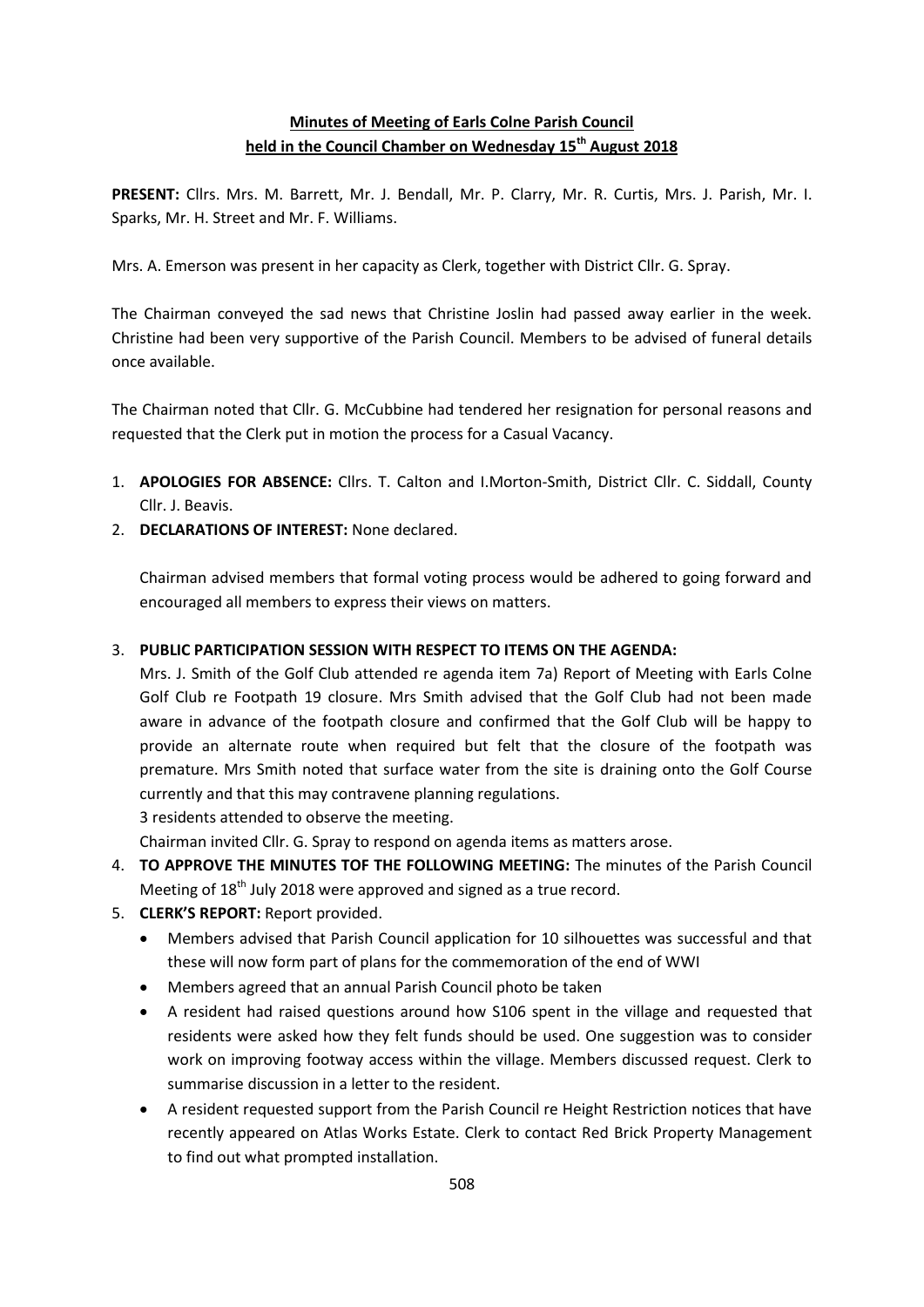Update provided on Church Clock. Mr. Atkinson has fixed the chime/time issues and is happy to continue with maintenance tasks. Clerk to arrange for new volunteer to assist when clocks change in October.

## 6. **PLANNING:**

a) Decisions reached by Braintree District Council as follows:-

| <b>Application No.</b> | <b>Description</b>                                                                                                                                                                                                                                                                                                                                                                                                                                                                                                                                                                                                                        | Location                                        | <b>Decision</b>                    |
|------------------------|-------------------------------------------------------------------------------------------------------------------------------------------------------------------------------------------------------------------------------------------------------------------------------------------------------------------------------------------------------------------------------------------------------------------------------------------------------------------------------------------------------------------------------------------------------------------------------------------------------------------------------------------|-------------------------------------------------|------------------------------------|
| 18/01226/AGR           | Application for prior notification of agricultural or forestry<br>development - Erection of steel frame agricultural barn                                                                                                                                                                                                                                                                                                                                                                                                                                                                                                                 | Claypits<br>Farm<br>Coggeshall                  | Planning<br>permission<br>Required |
| 18/00149/TPO           | Notice of intent to carry out works to trees protected by<br>Tree Preservation Order - Pollard Lime Trees                                                                                                                                                                                                                                                                                                                                                                                                                                                                                                                                 | Connaught<br>House<br>19A<br>Coggeshall<br>Road | Part Granted<br>Part Refused       |
| 18/00140/TPO           | Notice of intent to carry out works to trees protection by<br>Tree Preservation Order 5/02 Trimming of 2 Yew trees<br>on sides adjacent to the pond by 3 feet.                                                                                                                                                                                                                                                                                                                                                                                                                                                                            | Old Pond House<br><b>Halstead Road</b>          | Application<br>Permitted           |
| 18/00129/TPO           | Notice of intent to carry out works to trees protected by<br>Tree Preservation Order 64/00 - Cut back Sycamore<br>(T1) to old cuts approx 2-2.5 metres and 3 metre lift and<br>Reduce and reshape Yews (T2 & T3) up to 2 metres                                                                                                                                                                                                                                                                                                                                                                                                           | 5 Oxford Court                                  | Part Granted<br>Part Refused       |
| 18/00611/LBC           | Replacement of window and door on rear elevation;<br>rebuilding existing bay window to include first floor<br>addition; replacement window on front elevation; Re-<br>location and re-design of staircase and associated<br>works; replacement of existing single storey storage<br>building<br>with<br>single<br>storey<br>extension;<br>new<br>improvements to existing driveway; re-location and<br>extension of existing garage to create cartlodge type<br>structure; external landscaping to include extension of<br>existing wall and access gate to garden; erection of<br>swimming pool and pool house and internal alterations. | Nightingale Hall<br>Nightingale Hall<br>Road    | Application<br>Permitted           |
| 18/00260/FUL           | Proposed rear single storey extension linking to existing<br>double garage and conversion of the existing double<br>garage to a bedroom with ensuite bathroom and<br>additional W/C. Construction of new double timber<br>frame cart lodge. Replacement of all existing sash<br>windows with double glazed sash windows.                                                                                                                                                                                                                                                                                                                  | 15 - 17 Upper<br><b>Holt Street</b>             | Application<br>Permitted           |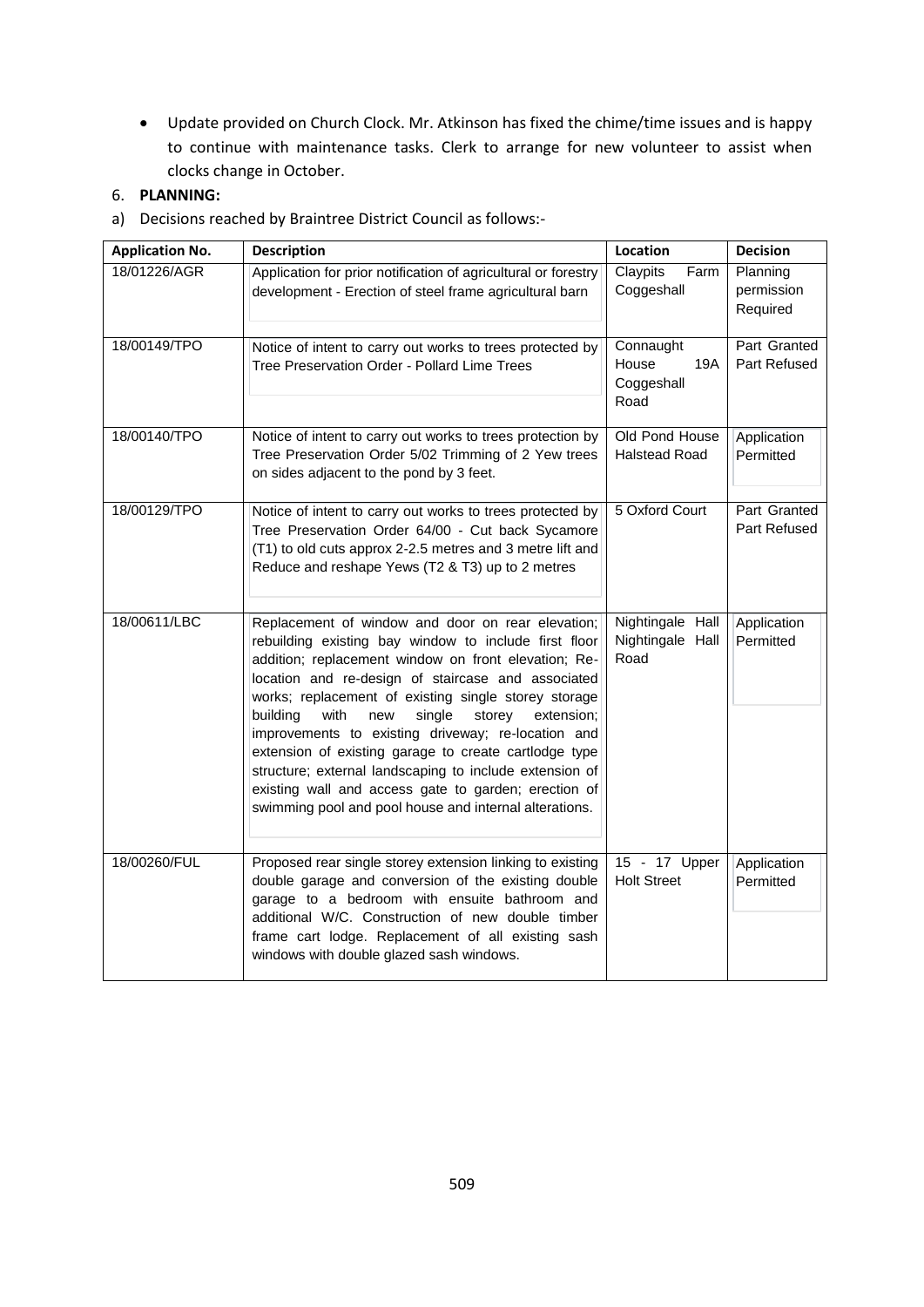b) Current Applications were reviewed by the Parish Council as follows:-

| <b>Application No.</b> | <b>Description</b>                                                                                                                                                                                                                                                                                                        | Location                                                               | <b>Parish Council Decision</b>                                                                                                    |
|------------------------|---------------------------------------------------------------------------------------------------------------------------------------------------------------------------------------------------------------------------------------------------------------------------------------------------------------------------|------------------------------------------------------------------------|-----------------------------------------------------------------------------------------------------------------------------------|
| 18/00203/TPOCON        | Works to tree in a Conservation Area -<br>Sycamore (T1) - Fell to ground level due to<br>tree showing signs of severe dieback                                                                                                                                                                                             | 136 High Street                                                        | No objection                                                                                                                      |
| 18/01396/DAC           | Erection of replacement barn                                                                                                                                                                                                                                                                                              | 1 Church Hill                                                          | Information Only                                                                                                                  |
| 18/00199/TPOCON        | Works to tree in a Conservation Area - Fell<br>a Magnolia tree                                                                                                                                                                                                                                                            | 1 High Street                                                          | Objection to tree being<br>felled.                                                                                                |
| 18/01352/NMA           | Application for a non-material amendment<br>following grant of planning permission<br>16/00056/FUL - Cedar cladding to be used<br>on South East Elevation.                                                                                                                                                                | 35<br>Coggeshall<br>Road                                               | <b>Information Only</b>                                                                                                           |
| 18/00196/TPOCON        | Work to trees in a Conservation Area - G1-<br>Cherry x2, Oak x2, Horse Chestnut -<br>Provide 1m clearance from overhead<br>cable, T1- Cherry - Reduce crown by 2m,<br>T2 - Field Maple - Fell, T3 - Ash - Reduce<br>crown by 2m, G2 - Ash x2, Lime, Cherry -<br>Crown lift to 2.4m over footpath and 5.2m<br>over highway | Earls<br>Colne<br>Primary School<br>Park Lane                          | No objection but Parish<br>Council would like to<br>suggest that foliage is<br>cleared from traffic signs<br>and street lighting. |
| 18/01312/FUL           | Single<br>extension<br>storey<br>rear<br>and<br>conversion of outbuilding.                                                                                                                                                                                                                                                | 15 Park Lane                                                           | No objection                                                                                                                      |
| 18/00186/TPOCON        | Works to tree in a Conservation Area -<br>Remove low hanging branches of 1 no,<br>tree in the car park at rear of site                                                                                                                                                                                                    | East Of England<br>Cooperative<br>Society Ltd 31<br><b>High Street</b> | No objection                                                                                                                      |
| 18/01314/PLD           | Application<br>for<br>proposed<br>lawful<br>$\mathsf{a}$<br>development certificate -Detached single<br>storey outbuilding                                                                                                                                                                                                | Turnip Cottage 2<br><b>Curds Road</b>                                  | Information Only                                                                                                                  |

The Chairman voiced concerns over the lack of a standard format for planning applications and requested that Cllr. G. Spray take this matter up with BDC on behalf of the Parish Council. Much time is spent by Members standardising information so that details can be presented at meetings and comparisions made between existing and proposed plans.

- c) The Chairman gave Members background on proposed feedback to Highways. Members noted again their frustration on recent planning committee experiences and agreed that feedback should be submitted to our MP and to senior Essex County Councillors responsible for Infrastructure. Cllrs. J. Bendall, I. Sparks and H. Street to finalise content and distribute to Members for approval.
- d) Members noted date/time for meeting at Airfield.
- e) Cllr. P. Clarry responsible for planning matters to be presented at next Parish Council Meeting.

## 7. **MEMBER'S REPORTS:**

a) Cllr. R. Curtis provided a summary of the meeting with the Earls Colne Golf Club re Footpath 19 closure. Clerk to arrange for a meeting with Site Manager of Crest Nicholson and to discuss situation with ECC Footpaths Representative. Members discussed the need for a physical barrier